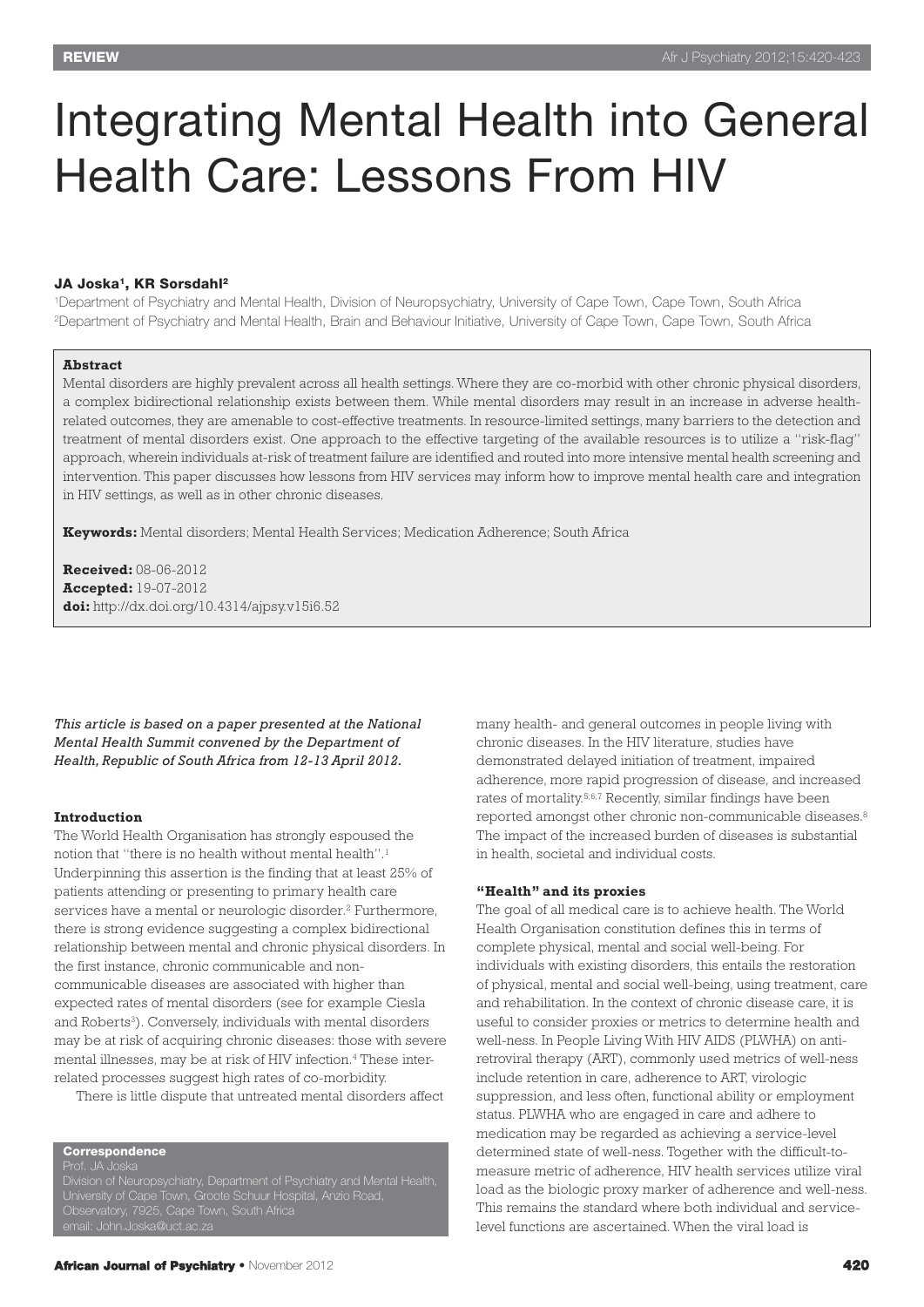detectable, an assumption is made about poor adherence, and the absence of well-ness. This triggers a need for an intervention usually comprised of counseling, and possible referral to social or mental health services. Similar proxies may exist in chronic non-communicable diseases- for hypertension, the presence of non-adherence (and lack of well-ness) may be associated with uncontrolled blood pressure and early end-organ disease; in diabetes care, poor adherence is often associated with derangements of glycaemic control, often measured using the HBa1c assay (see Steyn et al<sup>9</sup>).

# **Adherence, mental disorders and barriers**

There is a growing body of literature linking poor adherence to mental disorders in PLWHA, and recent published guidelines recommend screening in order to improve rates of adherence and retention in care (see Thompson et al 10). Individuals who screen positive for mental disorders are at high risk for meeting criteria for diagnosable disorders. In the presence of a diagnosed mental disorder, there is substantial evidence that both pharmacotherapy and psychotherapeutic interventions are effective in the treatment of comorbid mental disorders in PLWHA. 11;12 Therefore, improvements in mental disorders could potentially improve general health outcomes. Despite this, numerous barriers exist which impede the diagnosis and treatment of mental disorders, including societal, institutional and individual factors. <sup>13</sup> In resourcelimited settings, structural and clinical barriers include lack of clinic time, high patient to staff numbers and inadequate mental health skills of primary care providers. 14;15 Our group recently explored some of the barriers to mental health care provision in providers working in primary health care settings in Cape Town. We noted that only about half of providers are able to recognize depression when symptoms are clearly presented; and only a third recognized substance abuse as a mental disorder. Psycho-social stress was reported more frequently then medical aetiologies as a possible cause of mental disorders. <sup>15</sup> These all point to delays or an inability to diagnose and treat mental disorders effectively.

Amongst chronic disease clinics in resource-limited settings, point-of-contact or "proximal providers" (PPs) are typically over-burdened by numbers, focused on primary complaint or illness, and frequently lack the skills or confidence to manage mental disorders. A mental disorder often needs to be overt before it is recognized, and on the occasions where a patient is identified as suffering from a mental disorder, they are often referred to specialized services. While many of these can be managed by community-based mental health services, these services are usually run separately from other primary care services. Many community mental health services are burdened by providing services to individuals with severe mental disorders in the community and thus less able to address the burden of "common mental disorders" (depression and anxiety). <sup>16</sup> Also, clinics are typically run by appointment and therefore temporally dis-located from general point-of-care; they may also be located at other sites, contributing to geographical dislocation. This only increases the barriers to accessing mental health services. In order to address the burden of disease in chronic communicable and non-communicable diseases, mental health care needs to be integrated into PP services.

#### **Lessons from HIV**

In HIV clinic settings, PLWHA receive care from four main provider groups: doctors, nurses, counselors and pharmacists. While doctors, and sometimes nurses, are trained in psychiatry and mental health care, it is usually the lay counselors to whom the provision of "psycho-social services" falls. This has been a necessary and pragmatic approach to the huge needs for ART preparation in high HIV prevalence areas. However, unfortunately it has led to the dis-integration of the physical and mental/social aspects of care. In increasing integration of mental health care, three key areas need to be addressed: *targetin*g mental health care for those who most need it; *training* providers in mental health care; and providing effective and efficient tools for detecting mental disorders and treating them.

#### **Defining the target population**

While screening for mental disorders in all PLWHA enrolling onto ART has been advocated (see Thompson et al cited above), due to the numerous barriers previously mentioned it is likely not implementable on a wide scale basis. The resources of time and effort to screen and diagnose all individuals will most likely implode services. In HIV care, despite the high burden of psycho-social needs, the majority of PLWHA manage to adhere to ART and achieve virologic suppression. Cohort data vary across regions and times, but approximately 90% of PLWHA are suppressed at 16 months in South Africa. <sup>17</sup> In this study, HIV disease characteristics and gaps in care were associated with virologic failure. Current practice in South Africa is to perform the first viral load measurement after six months of ART. PLWHA who have a detectable viral load at this visit are identified and referred for counseling and support. They are then continued on first line ART and monitored for adherence within three months. This group may be regarded as a *risk-of-failure* sample, and mental health interventions should be targeted towards them. The aforesaid 90:10 ratio in HIV care allows for direction of resources towards an identified group in need. In noncommunicable diseases, similar markers of risk-of-failure may be described: for diabetes care, poor glycaemic control (or high HBA1c levels) may be utilized as biomarkers of ill-health, and the need for intensive intervention.

#### **Defining and improving the intervention**

The content of the targeted intervention depends on the nature of the chronic disease, its treatment and the identified causes of possible treatment failure. The need for training in mental health, or "skills transfer" to PPs is essential. <sup>18</sup> In HIV care settings, counselors who provide the first line of psycho-social assessment and care need to receive more intensive training in screening for mental disorders, appropriate referral pathways and practice, and advanced counseling skills. Current counselors receive between 30 and 45 days of training before entering the clinic environment. <sup>19</sup> In addition to the provision of intensive periods of training (which may include certificate or diploma courses at colleges, training centres or universities), there is a need for ongoing structured supervision to ensure sustainability and fidelity to evidence based interventions. This may take the form of peer-led groups, or one-on-one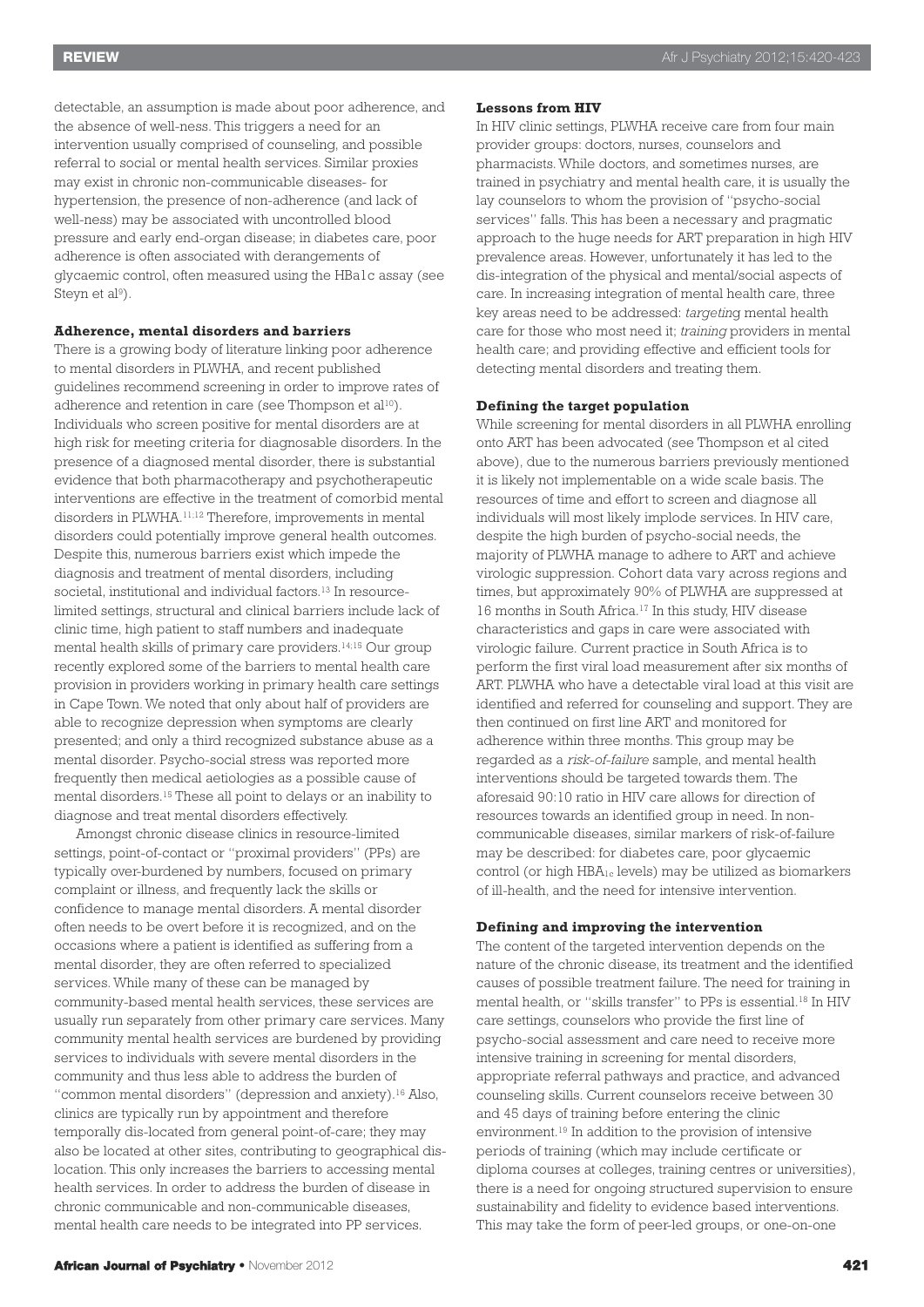supervision. The framework will depend on the available resources in the respective health district.

Another component of training is the increased access to professional mental health services at point-of-care sites. Counsellors can only be expected to provide clearly defined basic screening, referral and counseling. Diagnosis and treatment needs to fall to professional staff: nurses or doctors in primary care. Our investigations have shown that many of this cadre of worker do not feel confident to do so. <sup>15</sup> One approach is to identify individual(s) within clinics or systems who have the time, capacity and inclination to provide these services: so-called "mental health champions" (MHCs). These nurses and/or doctors can be utilized as proximal primary providers, and can be trained in an ongoing way, without draining the clinic of all its general resources (as would be required if all staff were included in the intervention). It is an acknowledgement of an approach where not all providers need to have the skills or time to provide all services, but that each system or sub-system must take responsibility to do so.

#### **Tools for mental health screening and intervention**

Following training of providers, mental health care integration and delivery may be further enhanced by the provision of tools. A "mental health toolbox" might include screening instruments, information regarding referral pathways and practice and manuals for evidence based mental health treatments. Numerous screening tools for mental disorders and psychological distress exist, and many have been validated in resource-limited settings. Screening tools need to meet the needs of the clinic population and providers it serves. In HIV clinic settings, we identified the need for a brief tool (administered in less than 10 minutes); one that identifies the mental disorders commonly associated with the physical disease (which may span only depression, anxiety and substance abuse, or require assessment of posttraumatic stress and mania in addition); and may be used by lay personnel (or counselors). We have investigated the Substance Abuse and Mental Illness Symptom Screener (SAMISS), and found it to be a potentially useful tool in HIV settings. <sup>20</sup> In particular, counselors are able to administer the tool with acceptable reliability when compared to mental health nurses. <sup>21</sup> In clinics providing care to other chronic diseases, suitable screeners need to be identified and their reliability and feasibility established.

#### **A model of integrated care**

A model of integrated mental health care in an HIV clinic setting is provided in figure 1. An important consideration in applying any model is that while there are health policies and systems, these are applied differently across regions and even within health districts. This means that model needs to be implemented in a way that is feasible and acceptable to the providers and managers of the respective facility. In the HIV clinic at Tier #1, a range of mental health skills or services may be ascribed to the respective providers, depending on their job description, level of skills and confidence. In any one clinic, a different type of provider or providers may offer these services. The clinic needs to target active screening towards individuals who are identified as being at risk-of-failure. These may amount to approximately



10% of the weekly case-load. In our experience, approximately 50% may be identified as having a mental disorder. Should the respective clinic be offering counselorlevel screening to this group, then patients will require Tier #2: the MHC nurse or doctor needs to establish formal diagnosis, and initiate first-line treatment.

Treatment and complex assessment may be required. This bridges to the ideal of the Co-located MH Care PHC Clinic, where doctors are equipped and confident to use a range of first-line psychotropic treatments; nurses and counselors identified as MHCs will be able to offer short term psychotherapy or counseling, and social interventions can be offered by social development workers. These services assume that the Co-located MH Care PHC clinic providers are trained ("capacitated") to offer these services. In areas where such capacity is not available, then referral to dis-located services may be required- as indicated by the broken arrows in figure 1. Community mental health services (CMHS) are available by appointment, and services provided by dedicated mental health nurses and visiting medical officers or community psychiatrists. Additional resources for secondary level outreach and support in dedicated general psychiatry or neuropsychiatry services may be considered as part of a comprehensive health care plan, as annotated by the Dislocated Near HIV MH support clinic. These clinics would only see the more difficult cases. HIV MH support clinics and CMHS clinics may provide telephonic support to co-located MH Care clinics, and also refer cases down once assessment and initial management is completed.

# **Conclusion**

Health services are undergoing rapid change with increased numbers of PLWHA on ART, and increased numbers of individuals with chronic diseases. The impact of mental disorders on long-term outcomes cannot be ignored. Mechanisms to address the mental health gap can be sought and rolled out, but they will require substantial planning and resources. Lessons from HIV care and mental health services